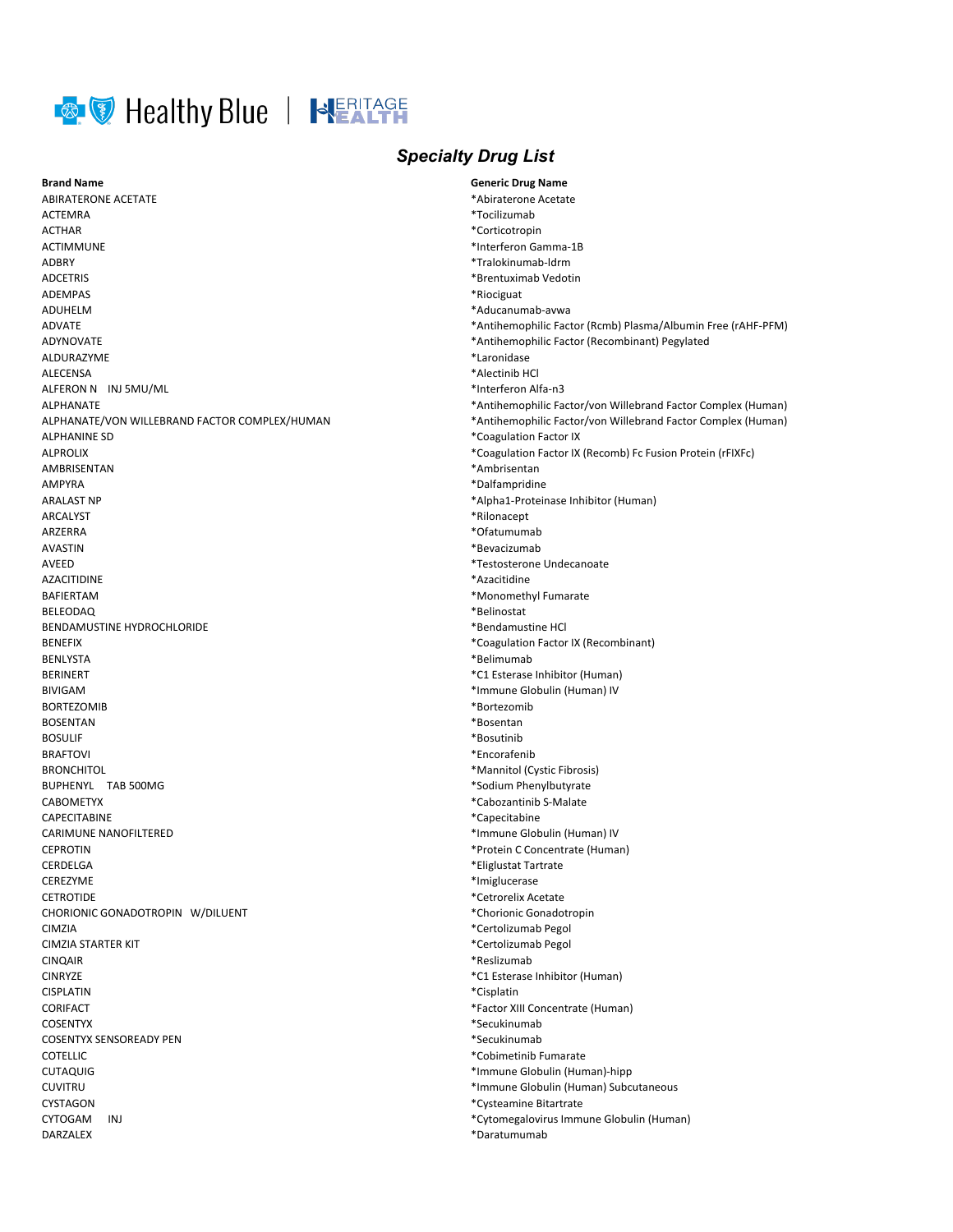DECITABINE **DEFERASIROX** DEFEROXAMINE MESYLATE **DIMETHYL FUMARATE** DIMETHYL FUMARATE STARTERPACK **DUPIXENT DYSPORT FIAPRASE FLIGARD FLIGARD ELIGARD** ELIGARD **ELOCTATE EMPLICITI FNTYVIO EPCLUSA** EPOPROSTENOL SODIUM **ERIVEDGE ERLOTINIB HYDROCHLORIDE FXIADE FYI FA** FABRAZYME **FARYDAK FASENRA PEN** FEIBA **FENSOLVI FERRLECIT FERUMOXYTOL FIBRYGA FIRMAGON** FLEBOGAMMA DIF **FOLOTYN GAMASTAN GAMIFANT GAMMAGARD LIQUID** GAMMAGARD S/D GAMMAGARD S/D IGA LESS THAN 1MCG/ML GAMMAPLEX **GAMUNEX-C GANIRELIX ACETATE GATTEX GAVRETO** GAZYVA **GENOTROPIN GENOTROPIN MINIQUICK** GLASSIA **GONAL-F GONAL-F RFF GONAL-F RFF REDIJECT HALAVEN HARVONI HEMOFIL M HFPAGAM B** HEPATITIS B IMMUNE GLOBULIN (HUMAN) INJ **HERCEPTIN HIZENTRA** HUMATE-P **HUMATROPE HYCAMTIN HYPERHEP B HYQVIA IBRANCE ICATIBANT ACETATE IDELVION ILARIS INCRELEX INFED** 

\*Decitabine \*Deferasirox \*Deferoxamine Mesylate \*Dimethyl Fumarate \*Dimethyl Fumarate \*Dupilumab \*AbobotulinumtoxinA \*Idursulfase \*Leuprolide Acetate \*Leuprolide Acetate (3 Month) \*Leuprolide Acetate (4 Month) \*Leuprolide Acetate (6 Month) \*Antihemophilic Factor (Rcmb) Fc Fusion Protein(BDD-rFVIIIFc \*Elotuzumab \*Vedolizumab \*Sofosbuvir-Velpatasvir \*Epoprostenol Sodium \*Vismodegib \*Erlotinib HCl \*Deferasirox \*Aflibercept \*Agalsidase beta \*Panobinostat Lactate \*Benralizumab \*Antiinhibitor Coagulant Complex \*Leuprolide Acetate (CPP) (6 Month) \*Sodium Ferric Gluconate Complex in Sucrose \*Ferumoxytol \*Fibrinogen Concentrate (Human) \*Degarelix Acetate \*Immune Globulin (Human) IV \*Pralatrexate \*Immune Globulin (Human) IM \*Emapalumab-Izsg \*Immune Globulin (Human) IV or Subcutaneous \*Immune Globulin (Human) IV \*Immune Globulin (Human) IV \*Immune Globulin (Human) IV \*Immune Globulin (Human) IV or Subcutaneous \*Ganirelix Acetate \*Teduglutide (rDNA) \*Pralsetinib \*Obinutuzumab \*Somatropin \*Somatropin \*Alpha1-Proteinase Inhibitor (Human) \*Follitropin Alfa \*Follitropin Alfa \*Follitropin Alfa \*Eribulin Mesylate \*Ledipasvir-Sofosbuvir \*Antihemophilic Factor (Human) \*Hepatitis B Immune Globulin (Human) \*Hepatitis B Immune Globulin (Human) \*Trastuzumab \*Immune Globulin (Human) Subcutaneous \*Antihemophilic Factor/von Willebrand Factor Complex (Human) \*Somatropin \*Topotecan HCl \*Hepatitis B Immune Globulin (Human) \*Immune Globulin (Human)-Hyaluronidase (Human Recombinant) \*Palbociclib \*Icatibant Acetate \*Coagulation Factor IX Recomb Albumin Fusion Protein (rIX-FP \*Canakinumab \*Mecasermin

\*Iron Dextran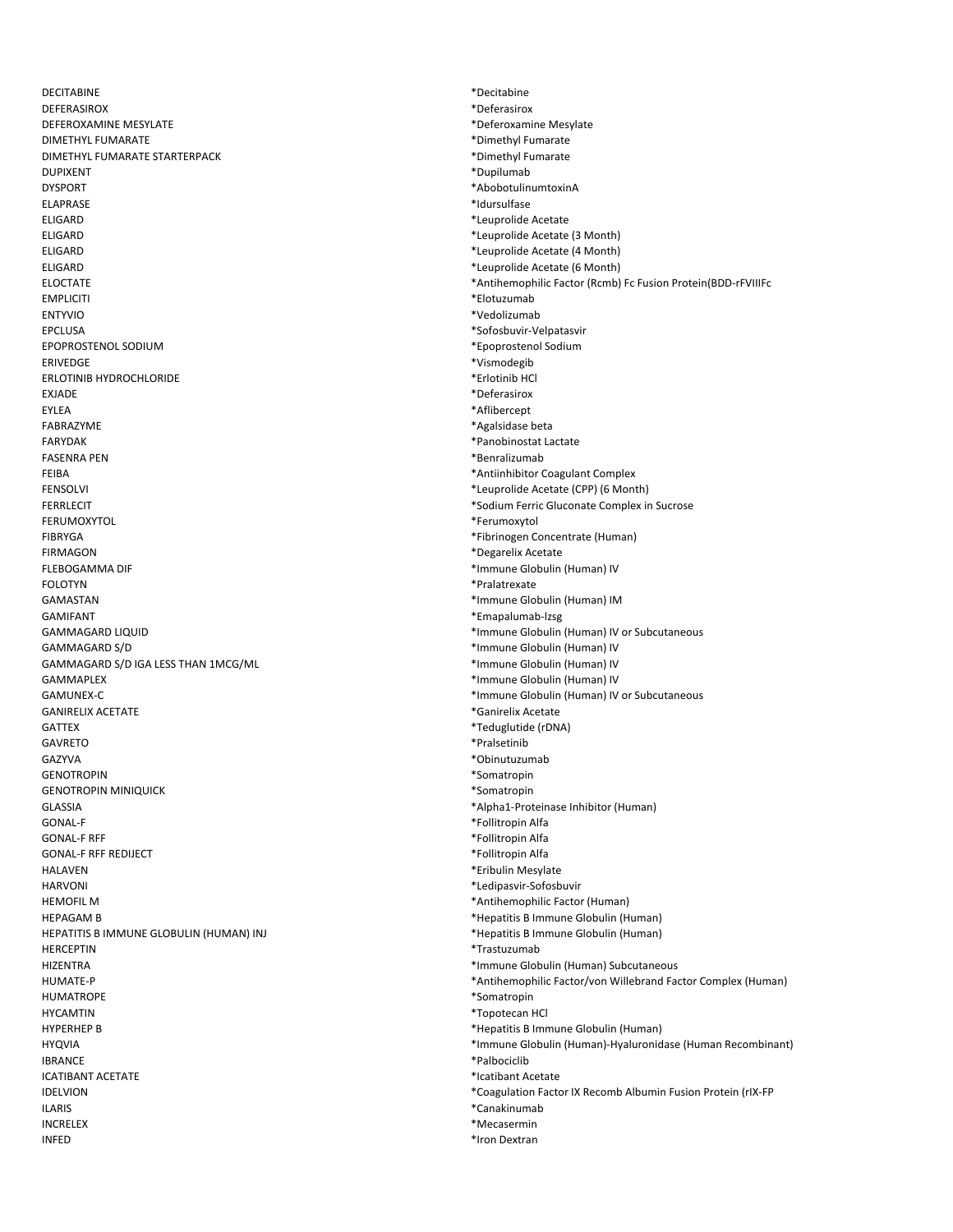**INFLECTRA** INGREZZA **INJECTAFER INLYTA INTRON A INTRON A W/DILUENT IXEMPRA KIT IXINITY IADENU IAKAFI** JEMPERLI **JEVTANA KADCYLA KALBITOR** KEYTRUDA KOATF **KOGENATE FS KOGENATE FS BIO-SET KOVALTRY** KRYSTEXXA **KYNMOBI KYPROLIS I FMTRADA** LEUKINE INJ 250MCG LEUPROLIDE ACETATE LONSURF LUMAKRAS LUMIZYME **LUPANETA PACK** LUPR DEP-PED INJ 7.5MG **ILIPRON DEPOT I UPRON DEPOT** LUPRON DEPOT (3-MONTH) **LUPRON DEPOT (6-MONTH)** LUPRON DEPOT INJ 22.5MG LUPRON DEPOT-PED LUPRON DEPOT-PED (3-MONTH) LUPRON DEPOT-PED (3-MONTH) MARGENZA **MAVYRET MAYZENT STARTER PACK MEKINIST MEKTOVI** MICRHOGAM ULTRA-FILTERED PLUS **MIRFNA MONOFERRIC MONONINE MOZOBIL MYOBLOC** NAGLAZYME NEXAVAR NEXVIAZYMF NINI ARO **NITISINONE NOVAREL** NOVOSEVEN RT **NPLATE NUCALA NUPLAZID NYVEPRIA OBIZUR OCTAGAM** OCTREOTIDE ACETATE **ODOMZO OFEV OLUMIANT OMNITROPE** 

\*Infliximab-dyyb \*Valbenazine Tosylate \*Ferric Carboxymaltose \*Axitinib \*Interferon Alfa-2B \*Interferon Alfa-2B \*Ixabepilone \*Coagulation Factor IX (Recombinant) \*Deferasirox \*Ruxolitinib Phosphate \*Dostarlimab-gxly \*Cabazitaxel \*Ado-Trastuzumab Emtansine \*Ecallantide \*Pembrolizumab \*Antihemophilic Factor (Human) \*Antihemophilic Factor (Recombinant) (rFVIII) \*Antihemophilic Factor (Recombinant) (rFVIII) \*Antihemophilic Factor (Rcmb) Plasma/Albumin Free (rAHF-PFM) \*Pegloticase \*Apomorphine Hydrochloride \*Carfilzomib \*Alemtuzumab (MS) \*Sargramostim \*Leuprolide Acetate \*Trifluridine-Tipiracil \*Sotorasib \*Alglucosidase Alfa \*Leuprolide Acetate & Norethindrone Acetate \*Leuprolide Acetate (CPP) \*Leuprolide Acetate \*Leuprolide Acetate (4 Month) \*Leuprolide Acetate (3 Month) \*Leuprolide Acetate (6 Month) \*Leuprolide Acetate (3 Month) \*Leuprolide Acetate (CPP) \*Leuprolide Acetate (CPP) \*Leuprolide Acetate (CPP) (3 Month) \*Margetuximab-cmkb \*Glecaprevir-Pibrentasvir \*Siponimod Fumarate \*Trametinib Dimethyl Sulfoxide \*Binimetinib \*Rho D Immune Globulin (Human) \*Levonorgestrel (IUD) \*Ferric Derisomaltose \*Coagulation Factor IX \*Plerixafor \*RimabotulinumtoxinB \*Galsulfase \*Sorafenib Tosylate \*Avalglucosidase Alfa-ngpt \*Ixazomib Citrate \*Nitisinone \*Chorionic Gonadotropin \*Coagulation Factor VIIa (Recombinant) \*Romiplostim \*Mepolizumab \*Pimavanserin Tartrate \*Pegfilgrastim-apgf \*Antihemophilic Factor (Recombinant Porcine) (rpFVIII) \*Immune Globulin (Human) IV \*Octreotide Acetate \*Sonidegib Phosphate \*Nintedanib Esylate

- \*Baricitinib
- \*Somatropin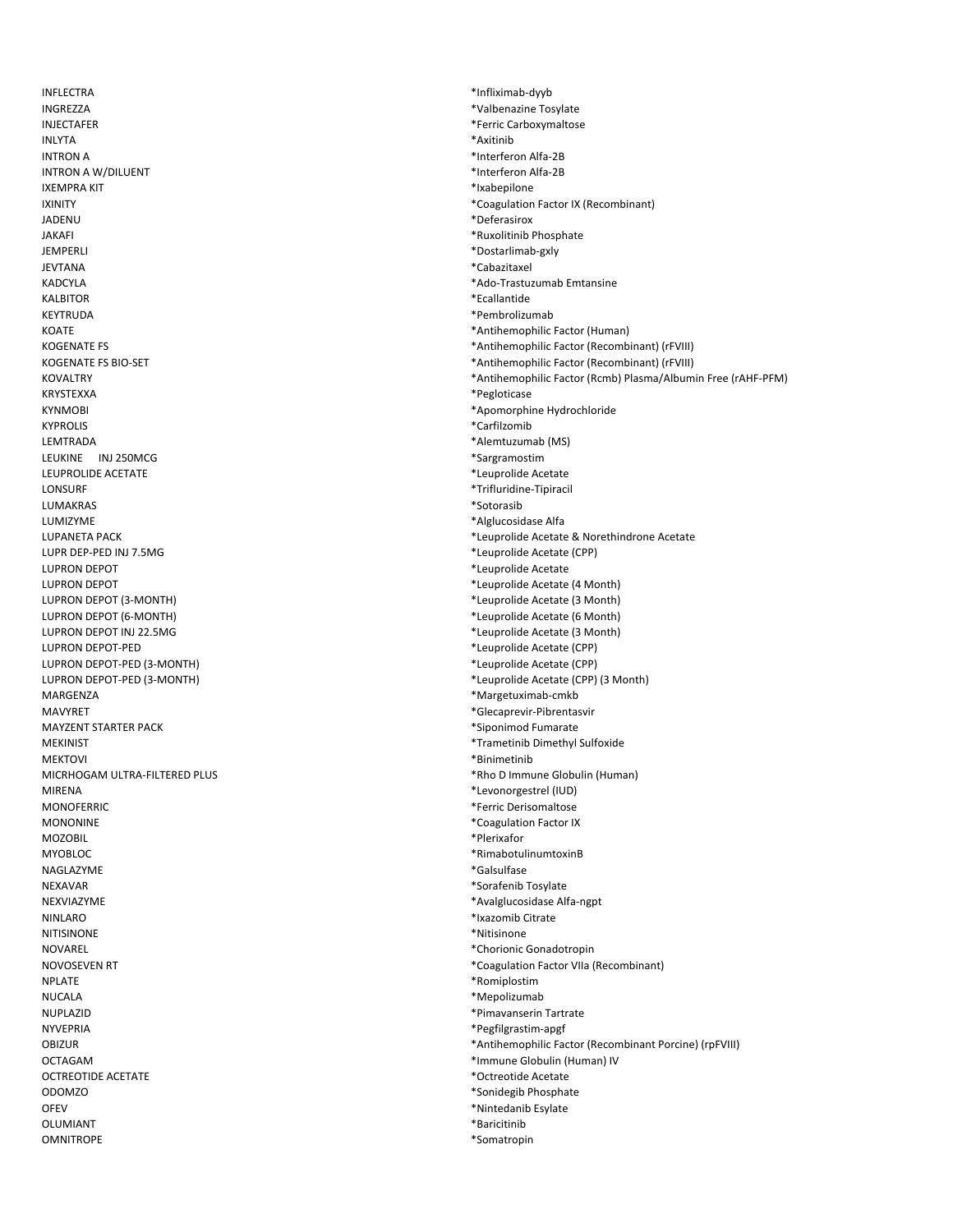ONCASPAR ONURFG OPDIVO OPSUMIT ORENCIA ORENCIA CLICKJECT ORENITRAM OREADIN ORFADIN CAP 2MG OTF7LA **OTREXUP OXBRYTA** PERJETA PLEGRIDY PLEGRIDY STARTER PACK ΡΩΜΑΙ ΥΝΤ **PONVORY** PONVORY 14-DAY STARTER PACK PRIVIGEN PROFILNINE SD PROLASTIN-C PROLEUKIN INJ 22MIU **PROLIA** PROMACTA PULMOZYME RASUVO **RAVICTI REBIF REBIF REBIDOSE** REBIF REBIDOSE TITRATION PACK **REBIF TITRATION PACK** RECOMBINATE **REMICADE REVLIMID** RHOGAM ULTRA-FILTERED PLUS RHOPHYLAC RIARNI **RINVOO** RITUXAN RITUXAN HYCELA **RIXUBIS ROMIDEPSIN RUCONEST** RYBREVANT **SAIZEN** SAIZENPREP RECONSTITUTIONKIT SANDOSTATIN INJ .05MG/ML SANDOSTATIN LAR DEPOT SAPROPTERIN DIHYDROCHLORIDE **SCEMBLIX SIMPONI** SIMPONI ARIA SKYI A **SKYRIZI SKYRIZI PEN SKYTROFA** SODIUM PHENYLBUTYRATE **SOLIRIS** SOMATULINE DEPOT SOMAVERT SOVALDI STELARA **STELARA STIVARGA SUNITINIB MALATE SUPPRELIN LA** SLISVIMO

\*Pegaspargase \*Azacitidine \*Nivolumab \*Macitentan \*Abatacept \*Abatacept \*Treprostinil Diolamine \*Nitisinone \*Nitisinone \*Apremilast \*Methotrexate (Antirheumatic) \*Voxelotor \*Pertuzumab \*Peginterferon Beta-1a \*Peginterferon Beta-1a \*Pomalidomide \*Ponesimod \*Ponesimod \*Immune Globulin (Human) IV \*Factor IX Complex \*Alpha1-Proteinase Inhibitor (Human) \*Aldesleukin \*Denosumab \*Eltrombopag Olamine \*Dornase Alfa \*Methotrexate (Antirheumatic) \*Glycerol Phenylbutyrate \*Interferon Beta-1a \*Interferon Beta-1a \*Interferon Beta-1a \*Interferon Beta-1a \*Antihemophilic Factor (Recombinant) (rFVIII) \*Infliximab \*Lenalidomide \*Rho D Immune Globulin (Human) \*Rho D Immune Globulin (Human) \*Rituximab-arrx \*Upadacitinib \*Rituximab \*Rituximab-Hyaluronidase Human \*Coagulation Factor IX (Recombinant) \*Romidepsin \*C1 Esterase Inhibitor (Recombinant) \*Amivantamab-vmjw \*Somatropin (Non-Refrigerated) \*Somatropin (Non-Refrigerated) \*Octreotide Acetate \*Octreotide Acetate \*Sapropterin Dihydrochloride \*Asciminib HCl \*Golimumab \*Golimumab \*Levonorgestrel (IUD) \*Risankizumab-rzaa \*Risankizumab-rzaa \*Lonapegsomatropin-tcgd \*Sodium Phenylbutyrate \*Eculizumab \*Lanreotide Acetate \*Pegvisomant \*Sofosbuvir \*Ustekinumab (IV) \*Ustekinumab \*Regorafenib \*Sunitinib Malate \*Histrelin Acetate (CPP)

\*Ranibizumab